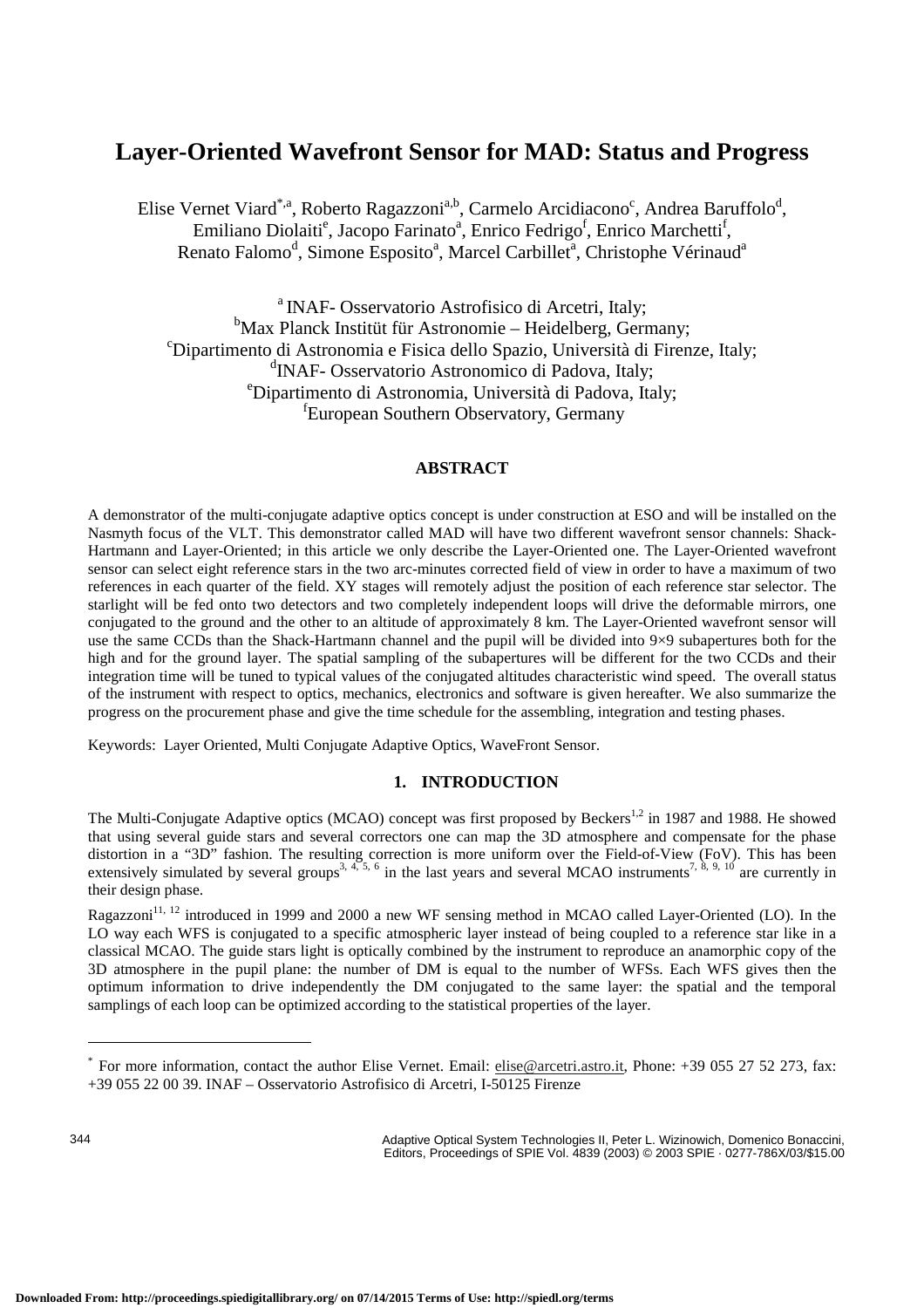Even though different kind of WFS could be used, the Pyramid Wavefront Sensor<sup>13</sup> (PWFS) has always been associated to the LO concept because it is a pupil plane WFS (well suitable for LO) and because of its gain in sensitivity<sup>18</sup> with respect to others WFSs. The PWFS<sup>14, 15, 16, 17</sup> is a 2D Foucault-like WFS which measures directly the atmospheric distortion in the pupil plane. The first PWFS is working at the Telescopio Nazionale Galileo<sup>16</sup> (TNG) since 2000 and in the last six months is routinely achieving good results: many long exposure images diffraction limited with Strehl values ranging from 15% to 40% (star magnitudes between 10 and 5 in V band) have been secured and the data analysis is in progress in this period. The promising results and unique features (i.e. sensitivity in gain) of the PWFS have generated an increasing interest on this sensor which will be used in one of the two WFS channels of the ESO MCAO demonstrator. Indeed, due to the increasing interest around MCAO (important though not essential for the 8-10m class telescopes, it is unavoidable for the Extremely Large Telescopes - ELTs), the European Southern Observatory (ESO) decided to build, in collaboration with the European Community Research and Training Network on *Adaptive Optics for Extremely Large Telescopes, a MCAO demonstrator*<sup>8</sup> (called MAD) before the end of the OWL feasibility study. The MAD instrument will have both a multi Shack-Hartmann WFS and LO WFS. It will be installed at a visitor Nasmyth focus of the VLT.

 After an extensive description of the LO WFS concept, we present in the following the LO WFS part of the MAD instrument. We describe in particular the optical and mechanical design, the simulated performance of such a system and provide a time schedule for the instrument.

# **2. THE LAYER ORIENTED FOR MAD: TECHNICAL ISSUES**

Since the MAD instrument will be installed on the Nasmyth focus of a VLT, the focal plane is assumed to be telecentric flat with a F/20 ratio. The LO WFS for MAD is a MCAO WFS composed of two detectors conjugated respectively to the ground and to 8.5km altitudes. The two DMs will be used for both the LO WFS and the Multi Shack-Hartmann WFS. The goal is to compensate for the phase distortion over a 2' FoV; the instrument will have eight pyramids to sense the light of eight guide stars. In the initial design of  $MAD<sup>12</sup>$ , there were two problems:

- i) the large size of pupil images coupled with the very small size of the detector chosen ESO
- ii) the absence in the MAD optical design of an intermediate pupil plane needed to introduce the tip-tilt system which modulates the image on the pyramid pin.

This is why two new concepts have been introduced in the LO WFS for MAD<sup>19</sup>: in order to reduce the re-imaged pupil we proposed the star enlarger<sup>20</sup> system and to solve the modulation problem we initially considered a diffusing plate<sup>21</sup>. Before building the LO WFS for MAD we tested and verified the LO concept of star pupils superimposition and the sensing of the phase distortion in open loop on a prototype. We refer to Farinato et al.<sup>22</sup> for a description of these tests and we focus on the optical and mechanical design of the LO WFS itself.



**Figure 1. The LO WFS design concept.**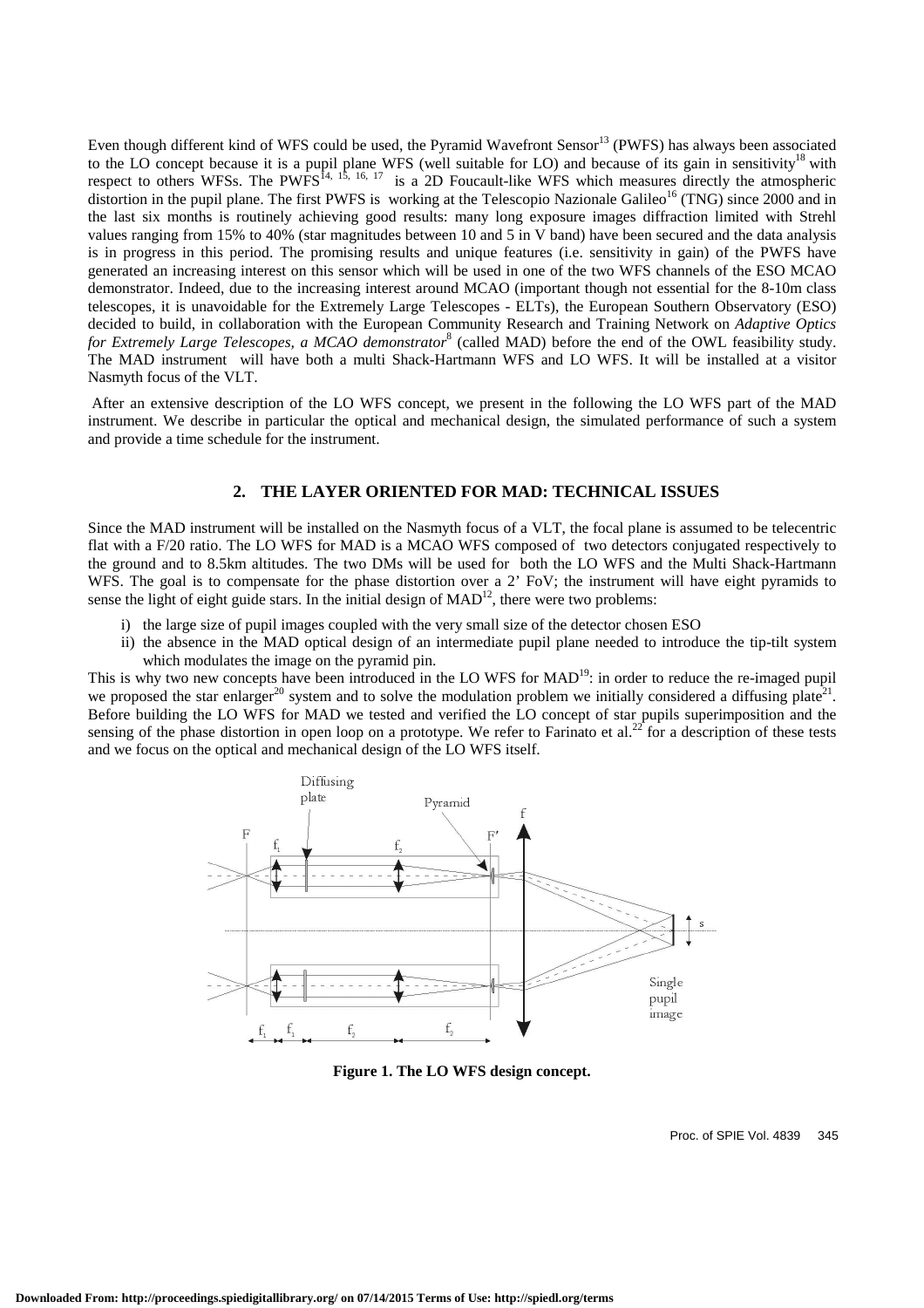#### **THE OPTICAL DESIGN**

The star enlarger concept is used in the LO WFS design. Two lenses are introduced on each reference guide star path to enlarge<sup>20</sup> their focal ratio *individually* rather than collectively. As a result, the pupil size, which is inversely proportional to the focal ratio, can be arbitrarily shrunk, while the distance between the various stars across the covered FoV remains unchanged. The layout is shown in Figure 1.

The focal plane before the LOWFS is indicated by the vertical gray line. The incoming beam reaches the system in telecentric mode at a focal ratio  $F$ . The beam of each reference star is collimated by a lens of focal length  $f_1$  producing a small pupil image for each sensed star. A second lens of focal length  $f_2$ , placed a distance  $f_2$  to the right of the intermediate pupil (the exit pupil remains at infinity), forms an enlarged image of the reference star with an equivalent focal ratio  $F' = kF$ , where the enlarging factor is given by  $k = f_2/f_1$ .



### **Figure 2. Optical layout of the LOWFS. Three star enlargers are shown. O1 and O2 are the two groups of lenses forming the pupil re-imager. GL and HL represent the ground and the high-altitude layer detectors.**

A pyramid can be placed at this position in order to split the light in four beams which are focused by an objective of focal length *f* onto four pupil images. The re-imaged pupils corresponding to different reference stars are collected by the objective, which optically co-adds the light of the stars. The size of each re-imaged pupil is  $s = f/F'$ . We will use two 1.536mm EEV50 CCDs, on which each single re-imaged pupil will have a diameter of 0.388mm. This dimension has been obtained after a careful optimization of the three lenses focal lengths and of the pyramid angle. These four parameters are given in Table 1 and the overall design is shown in Figure 2.

| Parameter | Value              |
|-----------|--------------------|
|           | $10 \text{ mm}$    |
|           | $150 \text{ mm}$   |
|           | $115.7 \text{ mm}$ |
|           | $0.605^{\circ}$    |

**Table 1. Main parameters of the LOWFS optical design;** β **represents the angular deviation of the beams produced by the pyramid.**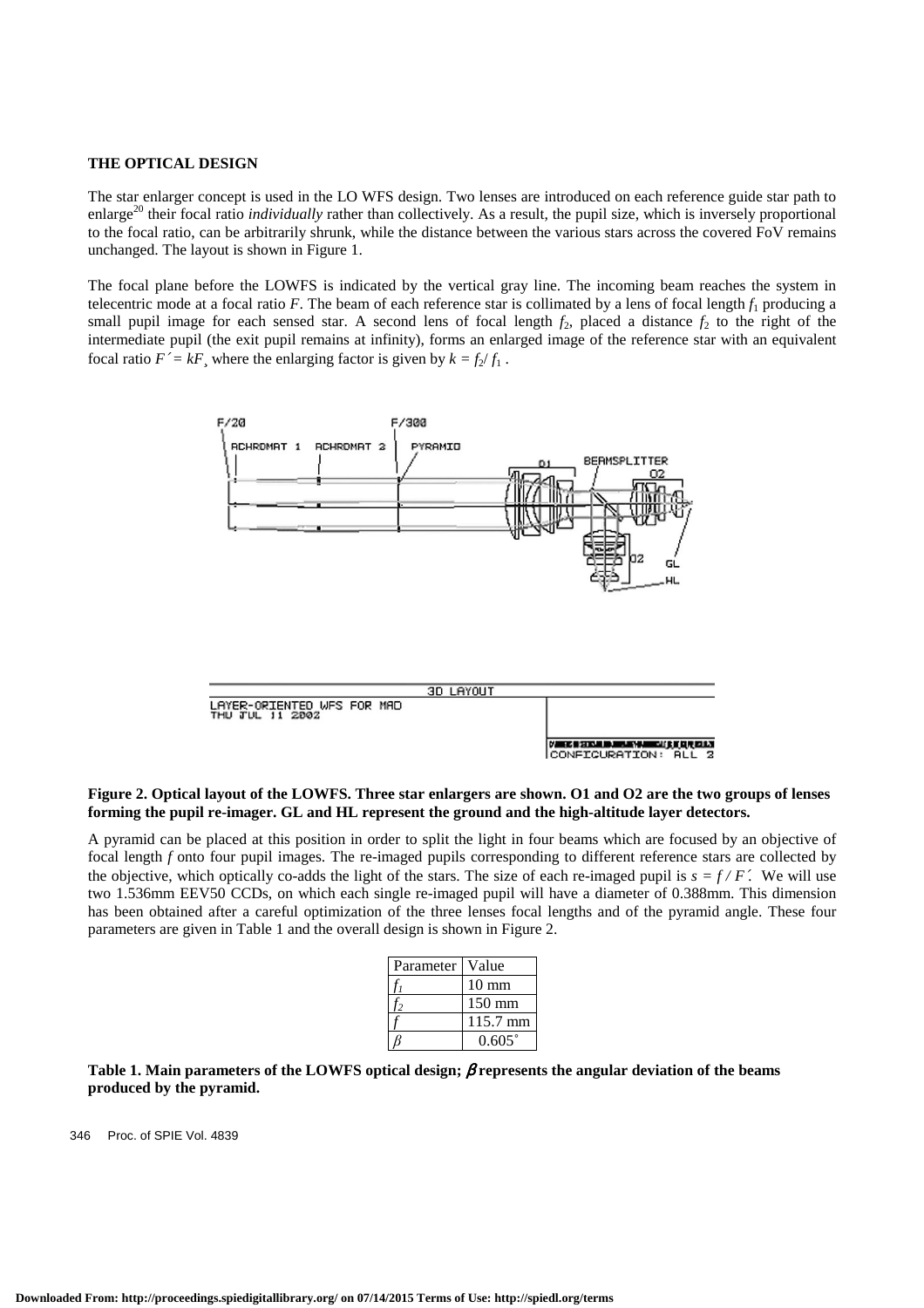We originally planned to use a diffusing plate<sup>20</sup> instead of modulating the pyramid pin. This plate would have been inserted in the star enlargers in the image plane between the two achromat lenses as shown in Figure 1 but after recent simulations<sup>22</sup> and measurements on the sky<sup>23</sup> obtained at the TNG, we decided not to use any modulating system.

The pyramid prism is made in BK7 glass and has a vertex angle of  $\alpha = 1.176$ . The two star enlarger achromats are commercial ones. The 8-lenses pupil re-imager has been optimized in the full wavelength range 0.45 - 0.95µm with uniform weighting. The objective is composed of two groups of lenses: the beam compressor which reduces the beam cross section while collimating it; the second group focuses the beam at *F/1.05* ratio. A convenient space of 125mm is left between the two lens groups in order to insert the beam splitter for the ground and high altitude channels. Due to the broad wavelength range of the system, the optical performance is mainly limited by chromatic effects. The Modulation Transfer Function (MTF) of the objective gives an indication on the system sensitivity to aberrations of a given spatial frequency. The MTF of the objective is always above 90% for all the frequencies up to  $f_c \approx 21$  lines/mm (the inverse of the pupil sub-aperture size).

## **THE LO WFS DESIGN**

The overall instrument is approximately a 600×600×1000mm box which will be installed above the MAD bench. This box is divided into two parts: the lower mechanical structure contains the star enlargers and their motion system and the higher mechanical structure supports the re-imaging objectives and the refocusing unit.



**Figure 3. A side view of the Layer-Oriented WFS Box**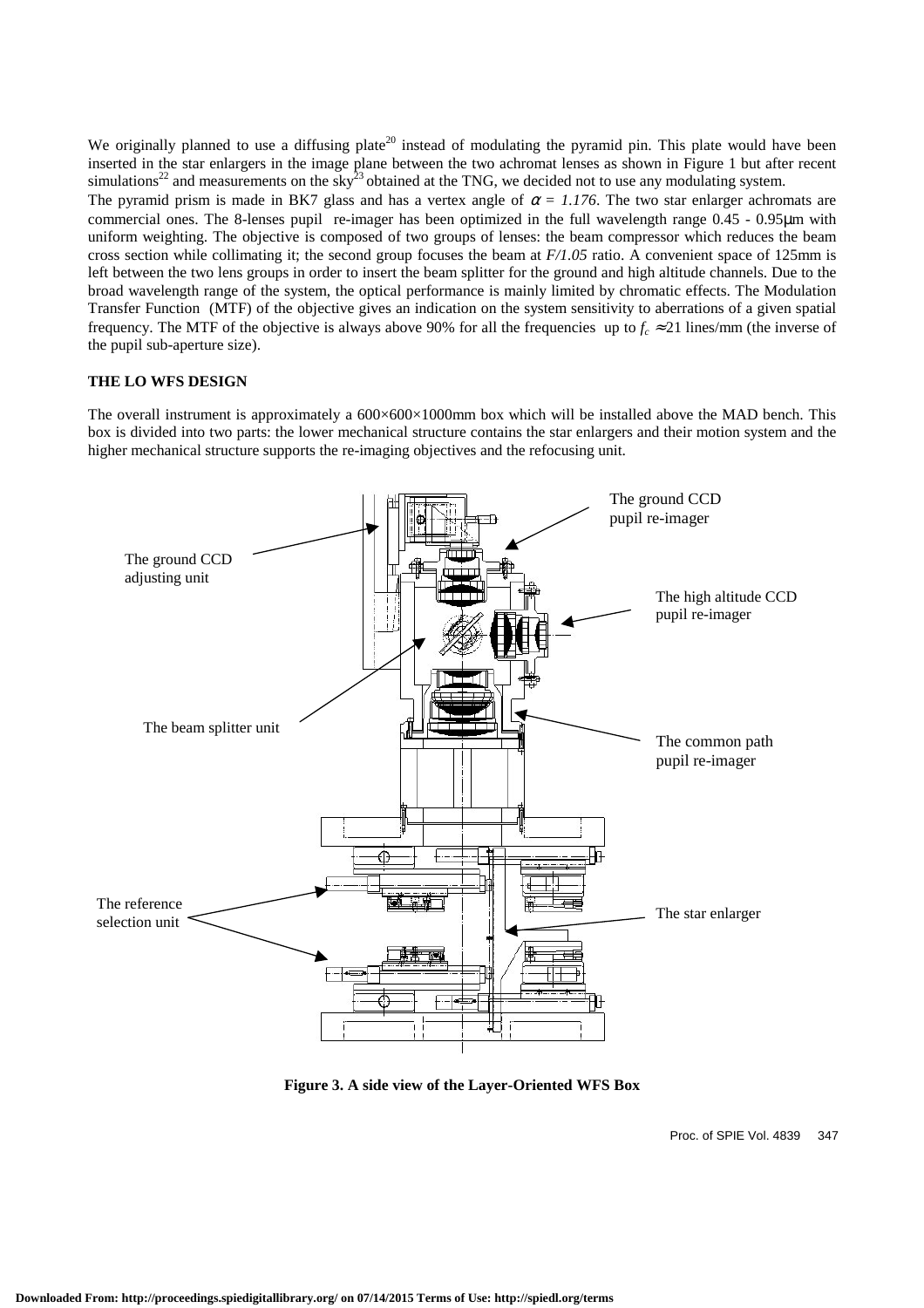The two CCD heads are mounted one at the top and the other on a side of the higher mechanical structure. For practical reasons, the optical path is vertical. The reference guide stars light coming from the bottom of the box is caught by the star enlargers. The star enlargers positioning is performed using two motorized linear stages for each of them. A maximum of eight reference stars can be selected by the eight star enlargers. Since the linear stages have to position the star enlargers with a high precision, we decided to place all of them horizontally. In Figure 3 one can see 8 of the 16 linear stages: 4 on the base plate of the main structure and 4 mounted up side-down on the top plate of the lower mechanical structure. The pyramids placed at the top of the star enlargers split the image into four parts. These 8 groups of 4 pupil images are first collimated by the common-path pupil re-imager, then the light is divided by the beam splitter between the ground and the high pupil re-imagers. These second groups of lenses re-image the pupil on a plane conjugated to the ground layer and to the high altitude layer. A 3D view of the instrument is shown in Figure 4.

Focussing mechanisms

CCD conjugated to the ground layer **Beam** splitter CCD conjugated to the high altitude layer Pupil reimaging optics Various (8X) stars enlargers Entrance focal plane

XY-stages for stars positioners

**Figure 4. : 3D view of the LOWFS.** 

From the electronic point of view the system is very easy: there are 18 motorized linear stages to be controlled (16 for the star enlargers positioning and 2 for the CDDs focus adjustments) the electronic control of which will be provided by ESO (standard MCAON boards) .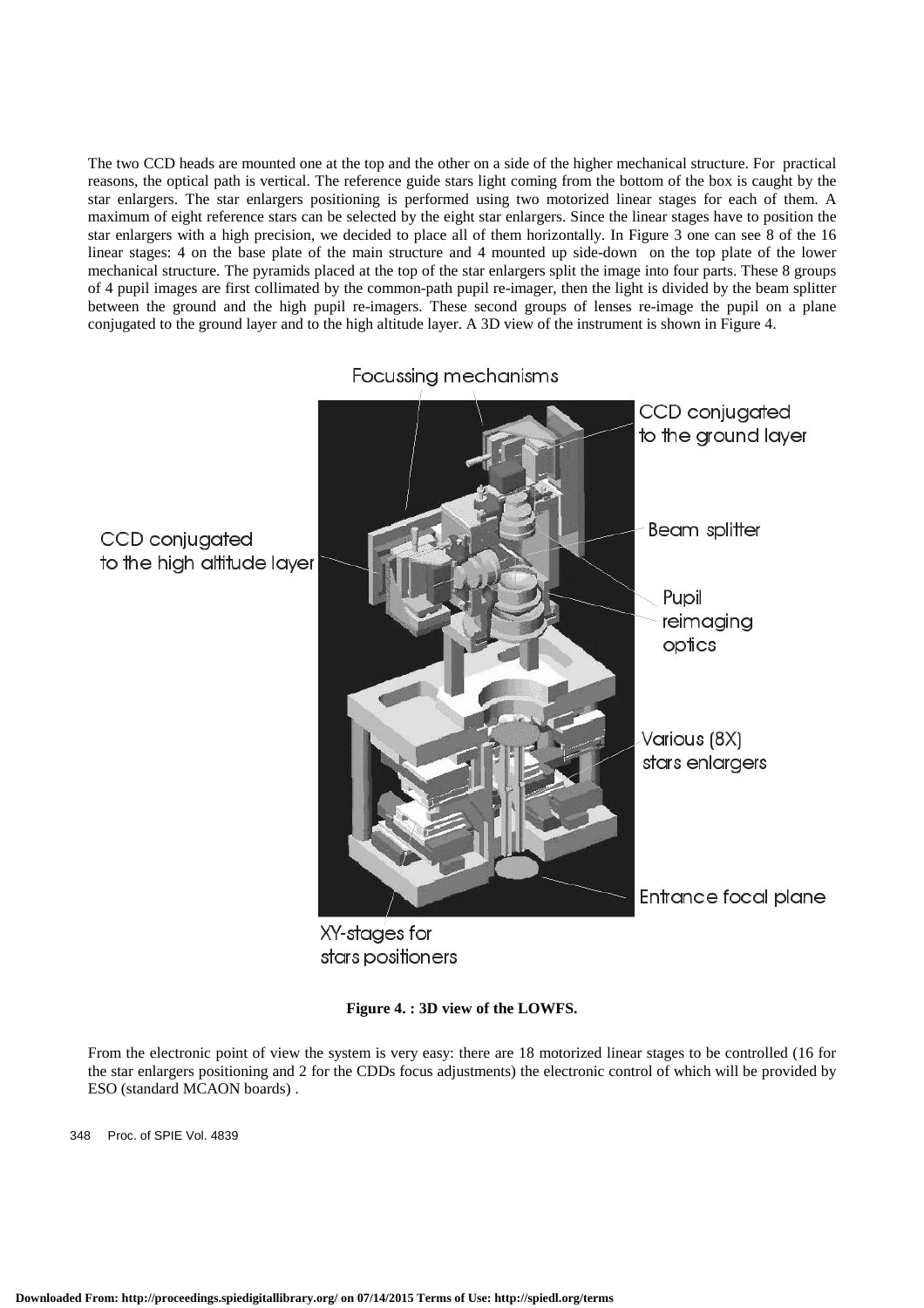The software has to allocate one star enlarger to each reference guide stars so that there are at most two stars per quadrant. This is equivalent to find a coordinate transformation: in the most general case consisting of a shift in  $X, Y$ plane plus a rotation around Z. Shift in X,Y then translates into telescope offsets while rotations can be mapped to derotator offsets. To avoid any star enlarger collision, a metal ring is placed around every star enlarger: if one ring touches a metallic part, the corresponding X-Y stages are stopped.

# **3. SIMULATION OF THE LO WFS: PERFORMANCE ANALYSIS**

We developed a simulation code able to reproduce the main characteristics of an MCAO LO module like MAD. This code written in IDL (Interactive Data Language) was first described in Ragazzoni, Farinato & Marchetti<sup>11</sup> in 2000 and after in Tordi, Ragazzoni & Diolaiti<sup>25</sup>. A script file defining the overall system properties (telescope characterization, AO system definition, wavefront sensing and correction parameters) is read by the code during its initialization phase. The simulation code allows to reproduce the behavior of either a classic AO or an MCAO system in a LO way.

The atmosphere is simulated by 7 phase screen layers generated using the usual Kolmogorov spectrum<sup>26</sup> and adding some sub-harmonics for a better match of the spectrum. The atmosphere evolution is simulated by shifting phase screens for each time step ∆t. The integration time is an entire number of time steps. After one integration the code computes the reconstructed layers and deduces the DMs shapes (using the DM modes basis) which are subtracted from the wavefronts at the next step.

The 59 modes shapes of the DM provided by ESO have been introduced in the simulation in order to produce a realistic DM response. The 7 layers Paranal atmosphere model (see Table 2) is simulated using a seeing value in the V band of 0.73" equivalent to an overall r<sub>0</sub> v of 0.141m observing at 30 degrees from the Zenith (in the K band at 2.2 $\mu$ m r<sub>0 K</sub> is scaled to 0.834 m). Table 3 and Table 4 contain the main parameters of the simulation. The beam splitter used in the simulation divides the light into half for the high layer CCD and half for the ground CCD.

| Layer | Altitude [m] | $D/r_0 \otimes K$ | Wind $\binom{m}{s}$ |
|-------|--------------|-------------------|---------------------|
|       |              | 7.38              | 6.6                 |
| 2     | 1800         | 2.11              | 12.4                |
| 3     | 3200         | 2.67              | 8.0                 |
|       | 5800         | 1.28              | 33.7                |
| 5     | 7400         | 1.05              | 23.2                |
| 6     | 13000        | 2.11              | 22.2                |
|       | 15800        | 0.77              | 8.0                 |

**Table 2. Atmospheric parameters. The values refer to the Zenith while we simulate a telescope pointing at 30° from the Zenith. The heights of the layers are multiplied** by  $cos(30^\circ)^{-1}$  and the r<sub>0</sub> **values have been updated.** 

| (m) | FoV<br>(arcmin) | $\lambda$ science<br>[um | $\lambda$ WFS<br>um) | $\Delta \Lambda_{WFS}$<br>um) | $M_{R, sky}$ | Exposure<br>m.<br>Time (sec) | Overall | Delay time<br>(sec) |  |
|-----|-----------------|--------------------------|----------------------|-------------------------------|--------------|------------------------------|---------|---------------------|--|
|     |                 | ,,,,                     | 0.55                 | 0.4                           | 20.0         |                              | 0.1972  | $3.0\ 10^{-3}$      |  |

|  |  |  | Table 3. General parameters used in the simulation of the LO-WFS for MAD. |
|--|--|--|---------------------------------------------------------------------------|
|--|--|--|---------------------------------------------------------------------------|

| DM | Altitude [m] | Gains       | Sampling<br>On WFS | Integration<br>[ms] | <b>RMS RON</b><br>$\lceil px^{-1}$ frame | Dark current<br>$\lceil px^{-1}S^{-1}\rceil$ | DM<br>Modes |
|----|--------------|-------------|--------------------|---------------------|------------------------------------------|----------------------------------------------|-------------|
|    | $0.0\,$      | $0.6 - 0.9$ |                    | $2.5 - 20.0$        | 4.5 e                                    | 500 e                                        | 59          |
| ∸  | 8500.        | $0.6 - 0.9$ |                    | $2.5 - 40.0$        | $3.5 e^-$                                | $500 e^{-}$                                  | 43          |

**Table 4. AO system parameters. The binning used is 2×2 for the ground layer DM and 4×4 for the high layer DM.**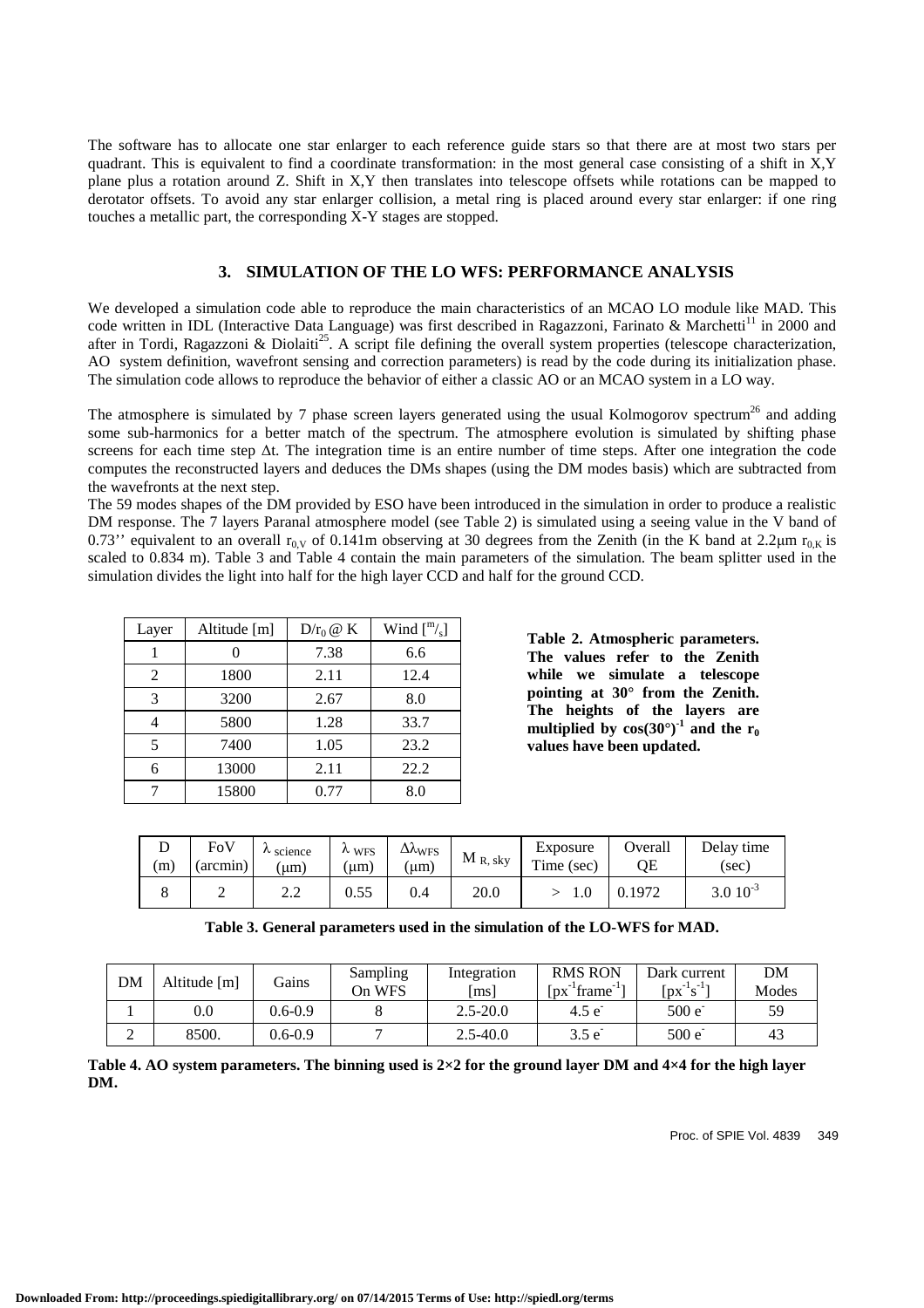Since the LO WFS optically co-adds the reference star light on the WFS plane, we must use the integrated magnitude instead of individual guide stars magnitude to estimate the performance of the LO WFS with different number of guide stars (the integrated V magnitude is the equivalent star magnitude that would provide the same photon number than the one received from all the guide stars). The LO WFS performance has been studied with 3, 6 and 8 guide stars chosen in a 2' FoV. For the 3 guide stars case, we placed the star in a quasi symmetric position while for the 6 and 8 guide stars cases, we selected two real asterisms and scaled the guide star magnitudes in order to have a 12<sup>th</sup> integrated magnitude. Figure 5, Figure 6 and Figure 7 show the Strehl ratio map obtained after 1s of integration.



**Figure 5. Left panel: guide stars configuration and magnitudes. The two dashed circles show 1' and 2' FoV. Right panel: long exposure Strehl ratio map. The guide star positions are indicated by a triangle while the 1' and 2' FoV are shown by two dashed circles.** 



**Figure 6. Left panel: guide stars configuration and magnitudes. The two dashed circles show 1' and 2' FoV. Right panel: long exposure Strehl ratio map. The guide star positions are indicated by a triangle while the 1' and 2' FoV are shown by two dashed circles.** 

The cases with 6 or 8 stars show a better performance of the system compared with the 3 stars case: the long exposure Strehl actually increases of 25% (from 0.3 to 0.4) even with very faint reference stars (magnitudes range going from 13.5 to 16.1 in the case of 8 guide stars).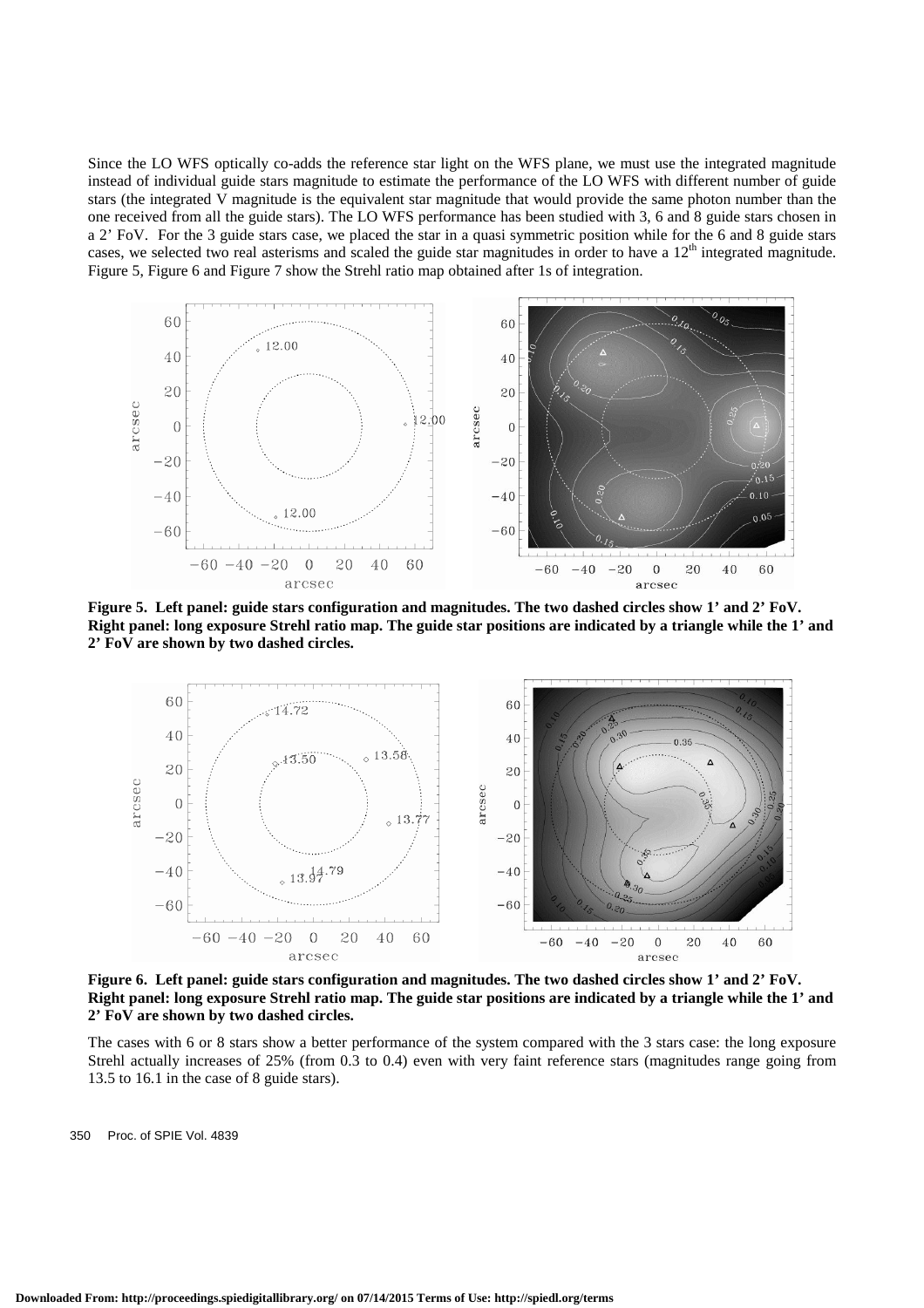

**Figure 7. On the left side: guide stars configuration and magnitudes. The two dashed circles show 1' and 2' FoV. On the right side, long exposure Strehl ratio map. The guide star position are indicated by a triangle while the 1' and 2' FoV are shown by two dashed circles.** 

| Number<br>GS. | $\Delta t$ integration on WF<br>sensors | $\Delta t$ long<br>exposure | Gains    | SR on axis<br>long exp. | Max SR<br>long exp. | Max<br>Instant.<br><b>SR</b> | $\sigma_{\rm SR}$<br>over FoV | $\Delta$ SR<br>over FoV |
|---------------|-----------------------------------------|-----------------------------|----------|-------------------------|---------------------|------------------------------|-------------------------------|-------------------------|
| $\mathbf{R}$  | $2.5 \text{ ms}, 20 \text{ ms}$         | 2 sec                       | 0.6, 0.6 | 0.16                    | 0.31                | 0.51                         | 0.06                          | 0.26                    |
|               | $5 \text{ ms}$ , $10 \text{ ms}$        | .5 sec                      | 0.6, 0.6 | 0.31                    | 0.40                | 0.53                         | 0.05                          | 0.33                    |
|               | $5 \text{ ms}, 10 \text{ ms}$           | $1.5 \text{ sec}$           | 0.6, 0.6 | 0.30                    | 0.41                | 0.57                         | 0.06                          | 0.35                    |

**Table 5. Results obtained with a 12th integrated magnitude. The results correspond to the Strehl ratio map given in Figure 5, Figure 6 and Figure 7.** 

We estimated the Strehl ratio with the 8 guide stars asterism for different integrated magnitudes and found that for a  $14<sup>th</sup>$ integrated magnitude, we reach 0.28 long exposure Strehl ratio with guide stars individual magnitude being between 15.5 and 18.1.

# **4. PROJECT STATUS**

The first phase of the project was to demonstrate the LO concept in the laboratory in open loop. We built a prototype version of the LO WFS for MAD and tested both technical issues like star enlargers positioning and pupils superimposition of the different reference stars, and conceptual issues like wavefront sensing and phase reconstruction. All the tests are described in Farinato et al. $22$ .

We are now entering in the manufacturing phase of the LO WFS. We are about to order the mechanical structure to the Tommelleri SPA (Verona, Italy) and the objective to SILO (Firenze, Italy). Integration and test phase should begin in Florence in November. Then the system will be mounted on the MAD bench and tested at ESO Garching at the beginning of next year (around March 2003). The acceptance test in Garching should be held in November 2003 before going to the VLT in December 2003. The test phase at Paranal will begin in January 2004 and the commissioning phase for the entire MAD instrument is foreseen to be finished by June 2004.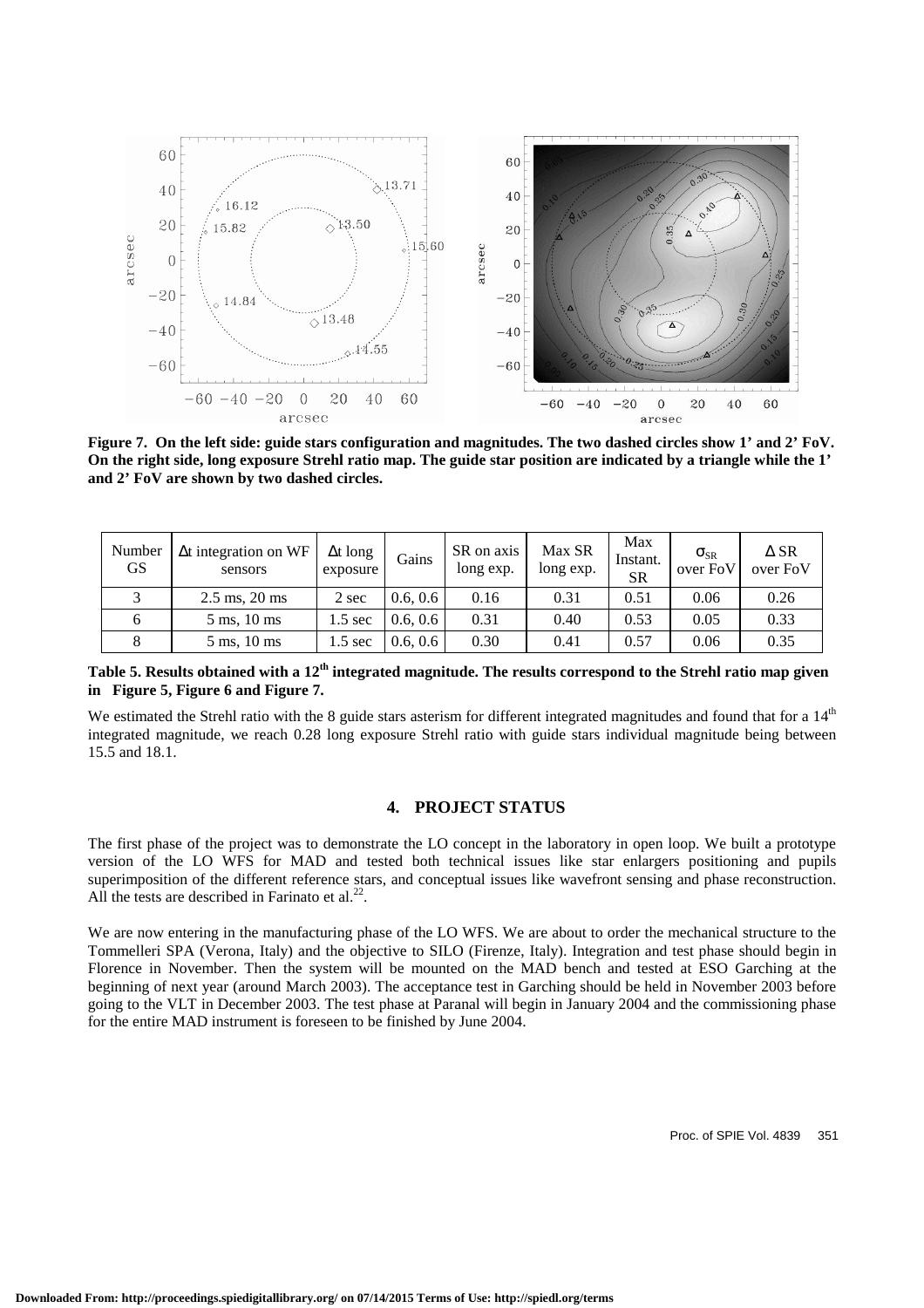### **ACKNOWLEDGMENTS**

This work has been partially funded by the European Research and Training Network *Adaptive Optics for Extremely Large Telescopes* with Contract HPRN-CT-2000-00147.

#### **REFERENCES**

- 1. J. M. Beckers, "The NOAO/ADP adaptive optics program and its application to solar physics", *Workshop on Adaptive Optics in Solar Observations*, F. Merkle, O. Engvold, R. Falomo Editions, LEST Technical Report 28, 55, 1987.
- 2. J. M. Beckers, "Increasing the size of the isoplanatic patch with Multi-conjugate adaptive optics", *Proceedings on Very Large Telescopes and their instrumentation*, M.-H. Ulrich Edition**,** 30, 693, ESO Proceedings, Garching, 1988.
- 3. B. L. Ellerbroek, "First-order performance evaluation of adaptive-optics systems for atmospheric-turbulence compensation in extended-field-of-view astronomical telescopes", J. Opt. Soc. Am. A, **11**, 783, 1994.
- 4. D. C. Johnston and B. M. Welsh , "Analysis of multiconjugate adaptive optics", J. Opt. Soc. Am. A, **11**, 394, 1994.
- 5. M. Le Louarn and M. Tallon, "Analysis of modes and behavior of a multiconjugate adaptive optics system", J. Opt. Soc. Am. A, **19**, 912, 2002
- 6. E. Diolaiti, R. Ragazzoni and M. Tordi, "Closed loop performance of a layer-oriented multi-conjugate adaptive optics system", A&A, **372**, 710, 2001.
- 7. B. J. Bauman, D. T. Gavel, L. M. Flath, R. L. Hurd, C. E. Max, S. S. Olivier, "Proposed multiconjugate adaptive optics experiment at Lick Observatory", *Adaptive Optics Systems and Technology II*, Robert K. Tyson; Domenico Bonaccini; Michael C. Roggemann; Eds., Proc. SPIE Vol. 4494, p. 81, 2002.
- 8. B. L. Ellerbroek, F. J. Rigaut, C. Boyer, C. D'Orgeville, M. R. Hunten, Multiconjugate adaptive optics for Gemini-South, *Adaptive Optics System Technologies*, SPIE Proceedings, 4839, article number [4839-07], 2002.
- 9. E. Marchetti, N. N. Hubin, E. Fedrigo, R. Donaldson, R. Conan, M. Le Louarn, B. Delabre, F. Franza, D. Baade, C. Cavadore, A. Balestra, J.-L. Lizon, R. Ragazzoni, J. Farinato, E. Vernet-Viard, E. Diolaiti, D. J. Butler, S. Hippler, A. Amorin, "MAD the ESO multiconjugate Adaptive Optics demonstrator", *Adaptive Optics System Technologies*, SPIE Proceedings, 4839, article number [4839-38], 2002.
- 10. R. Ragazzoni, T. Herbst, D. Andersen, P. Bizenberger, H. W. Rix, R.R. Rohloff, C. Arcidiacono, E. Diolaiti, S. Esposito, J. Farinato, A. Riccardi, E. Vernet Viard, P. Salinari, "NIRVANA: a visible MCAO for LBT", *Adaptive Optics System Technologies*, SPIE Proceedings, 4839, article number [4839-64], 2002.
- 11. R. Ragazzoni, "Adaptive optics for giant telescopes: NGS vs. LGS", *Proceedings of the Backaskog workshop on extremely large telescope*, T. Andersen, A. Ardeberg, R. Gilmozzi Editions, 57, 175, ESO Proc., Backaskog, 1999.
- 12. R. Ragazzoni, F. Farinato, E. Marchetti, "Adaptive optics for 100-m-class telescopes: new challenges require new solutions", *Adaptive Optical Systems Technology*, P. L. Wizinowich Editions, 4007, 1076, Proc. SPIE, Munich, 2000.
- 13. R. Ragazzoni,, "Pupil plane wavefront sensing with an oscillating prism", Journal of Modern Optics, **43**, 289, 1996.
- 14. S. Esposito, O. Feeney, A. Riccardi, "Laboratory test of a pyramid wavefront sensor", *Adaptive Optical Systems Technology*, P. L. Wizinowich Editions, 4007, 416, Proc. SPIE, Munich, 2000.
- 15. R. Ragazzoni, A. Baruffolo, J. Farinato, A. Ghedina, E. Marchetti, S. Esposito, L. Fini, P. Ranfagni, F. Bortoletto, M. D'Alessandro, M. Ghigo, G. Crimi, "Final commissioning phase of the AdOpt@TNG module", *Adaptive Optical Systems Technology*, Peter L. Wizinowich Editions, 4007, 57, Proc. SPIE, Munich, 2000.
- 16. R. Ragazzoni, A. Ghedina, A. Baruffolo, E. Marchetti, J. Farinato, T. Niero, G. Crimi, M. Ghigo, "Testing the pyramid wavefront sensor on the sky", *Adaptive Optical Systems Technology*, Peter L. Wizinowich Editions, 4007, 423, Proc. SPIE, Munich, 2000.
- 17. S. Esposito and A. Riccardi, "Pyramid Wavefront Sensor behavior in partial correction Adaptive Optic systems", A&A Letters, **369**, L9, 2001.
- 18. R. Ragazzoni and J. Farinato, "Sensitivity of a pyramidal Wave Front sensor in closed loop Adaptive Optics", A&A Letters, **350**, L23, 1999.
- 19. R. Ragazzoni, E. Diolaiti, J. Farinato, E. Vernet, C. Arcidiacono, A. Baruffolo, "Layer-Oriented Wave Front Sensor Conceptual Design", ESO internal document, 2002.